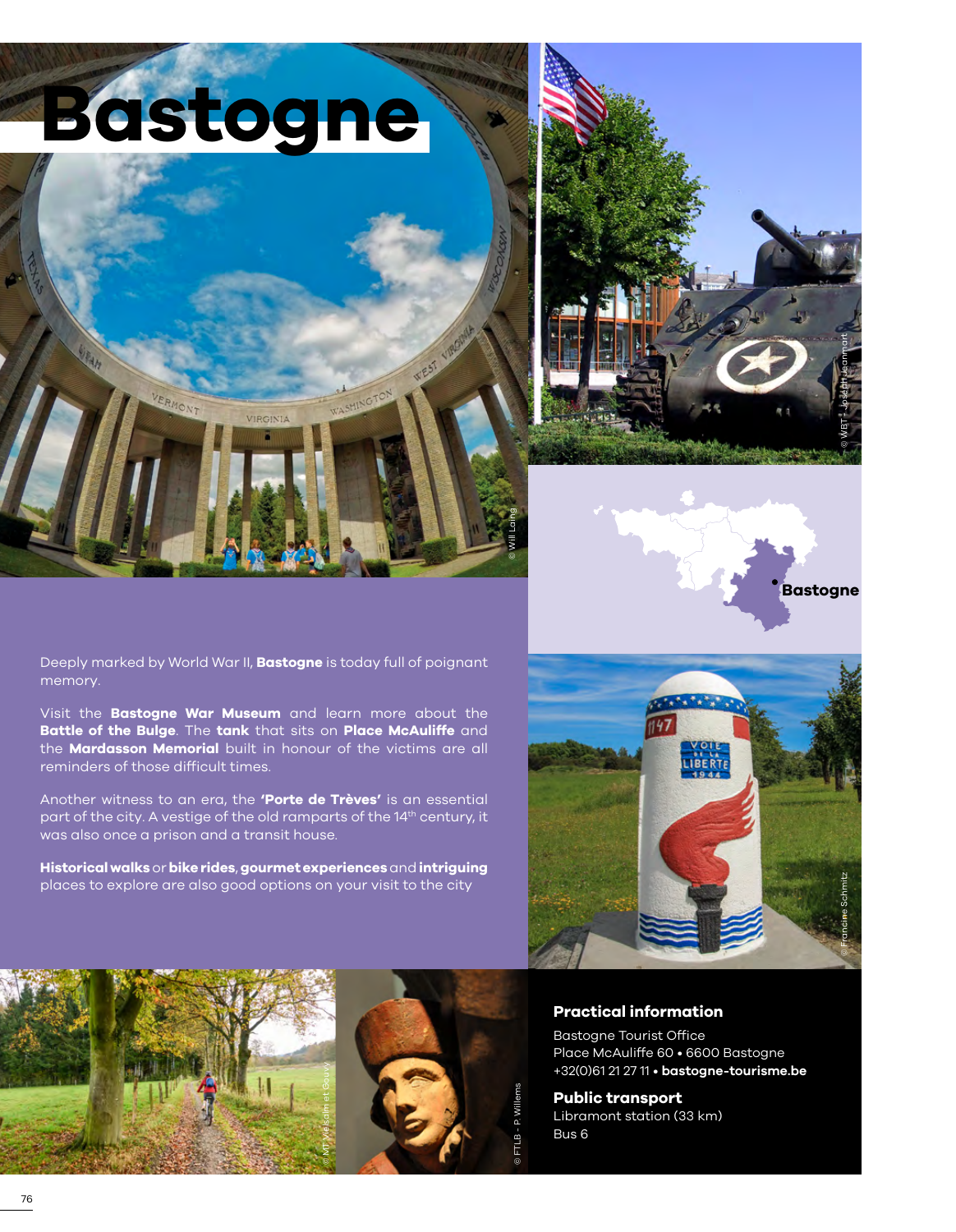# **Where to Stay**

# **Wagon Léo Hotel / Restaurant**

3\* hotel of this family business offer 34 rooms decorated with the world of travel and trains. They are all located in the heart of Bastogne.

Place Général McAuliffe 52 • 6600 Bastogne **[wagon-leo.com](http://www.wagon-leo.com/fr/page/se-reposer)**

#### Q **Château de Strainchamps (castle)**

13 km from Bastogne, this 3\* hotel offers you a moment of calm and relaxation with all mod cons and for gourmet passionistas, a renowned gourmet restaurant.

Rue des Vennes 29 • 6637 Fauvillers **[chateaudestrainchamps.com](https://www.chateaudestrainchamps.com/)**

# **Camping Pont de Berguême**

Located on the banks of the Ourthe River, this 3\* campsite is 18 km from Bastogne detour. You can wander at your leisure through endless forests and meadows. The campsite also offers the rental of chalets equipped for 8 people. Dog friends are welcome there.

Berguème 9 • 6970 Tenneville **[pontbergueme.be](https://pontbergueme.be/)**

# **Hotel Melba**

Located in the centre in a residential area and a few metres from the Place McAuliffe, this hotel oozes charm, comfort and warm to simplicity not to mention quality of service. A piano bar and a welcoming restaurant will add to the pleasure of your stay.

Avenue Mathieu 49 • 6600 Bastogne **[hotel-melba.eu](https://hotel-melba.eu)**

# **Kaleo - Domaine de Renval (cottage accommodation)**

Located at the entrance to Bastogne, set back from the road and close to the woods, this cottage is ideally located for the organization of your sporting and/or cultural stays.

Rue de Marche 146 • 6600 Bastogne **[kaleo-asbl.be/fr/gites/bastogne](https://www.kaleo-asbl.be/fr/gites/bastogne/)**

#### O **Carpe Diem (Gite)**

The highlight of this 3'Epis' gîte is its peaceful location between town and countryside, which earned it its name. The centre is an easily accessible 800 m away .

Rue Croix Blanche 24 • 6600 Bastogne **[carpediembastogne.be](http://www.carpediembastogne.be/)**

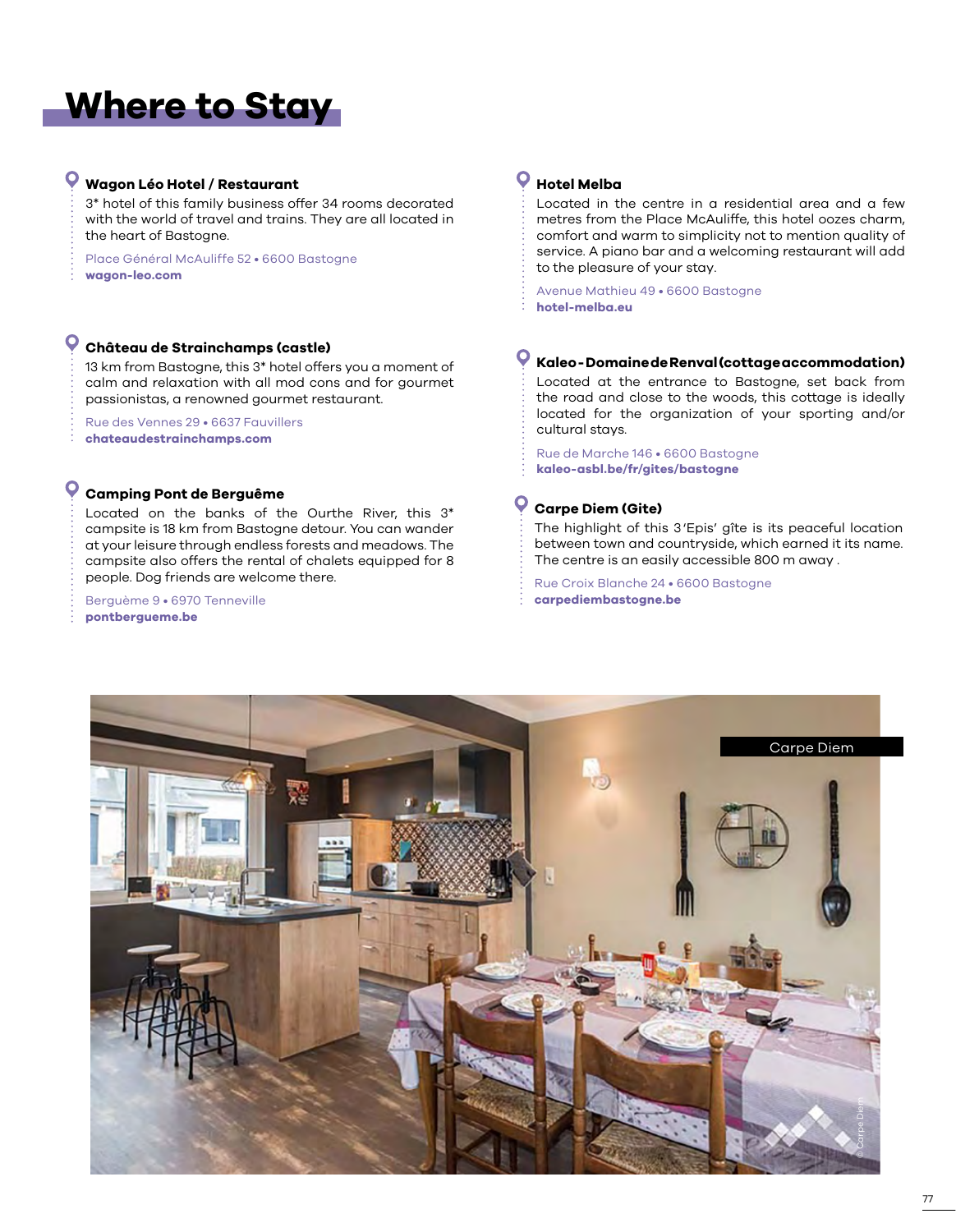# **What to See and Do**

#### **<sup>1</sup> Bastogne War Museum**

This museum immerses you in the reality of the Battle of the Bulge. In this building with its bold and contemporary architecture, you'll experience the lives and accounts of the war through 4 characters and their personal testimonies through period objects, multi-sensory experience and 3D staging. Next to the museum is the Mardasson, a memorial built-in memory of the American soldiers.

Colline du Mardasson 5 • 6600 Bastogne **[bastognewarmuseum.be](http://www.bastognewarmuseum.be/)**

### **<sup>2</sup> Bastogne Barracks**

History buffs will be in their element in Bastogne. A WWII Interpretation Centre is located in the Bastogne Barracks. It was from this barracks that General McAuliffe replied the famous 'Nuts!' at the request of surrender from the Germans. You can also explore the current military vehicle restoration workshop.

Rue de La Roche 40 • 6600 Bastogne **[bastogne-barracks.be](http://www.bastogne-barracks.be/)**

# **<sup>3</sup> Eglise Saint-Pierre (St Peter's Church)**

The church, originally Romanesque in style, has gone through the ages undergoing renovations and extensions, which has given it its current Gothic appearance. It's the oldest church in the Bastogne and home to some important heritage treasures: a baptismal font and a Romanesque style altar, flamboyant tasteful shapes, baroque interior fittings…

Place Saint-Pierre • 6600 Bastogne **[bastogne-tourisme.be](https://www.bastogne-tourisme.be/decouvrir/eglise-saint-pierre/)**

## **<sup>4</sup> Animalaine (interactive wool museum)**

Animalaine is a quirky interactive and living museum on wool and its history, with an animal park and local products. Visit the animal park, home to 25 breeds of sheep, goats and other woolly animals. Then, learn more about the different stages and techniques of working with wool, from the beginning of the 20<sup>th</sup> century to the present day. Finally, travel back in time, to the heart of a reconstructed period house that reveals the life and trades of yesteryear.

Bizory 5 • 6600 Bastogne **[animalaine.com](http://www.animalaine.com/)**